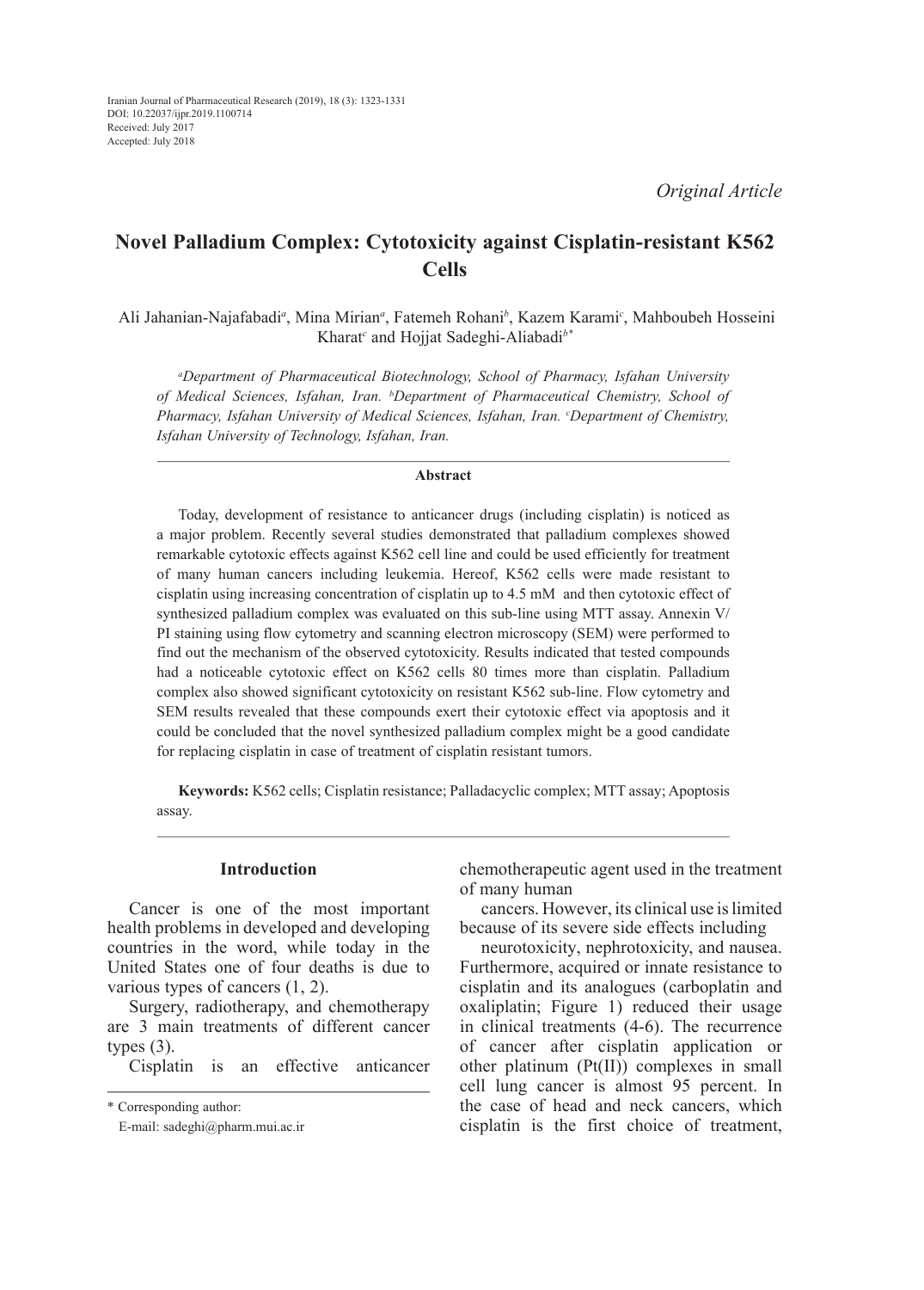

Figure 1. Structures of (a) cisplatin, (b) carboplatin, (c) oxaliplatin, (d) synthesized mono-nuclear and (e) the biphosphonic palladacycle complexes used in this study.

only 20 to 30 percent of patients showed a analogs displayed higher cytotox. good response to the treatment  $(7)$ . Metal than the other congeners  $(12)$ . complexes including ruthenium, gallium, We previously reported synthe gold, and palladium are other nonplatinum evaluation of cytotoxi complexes with anti-tumor activity that have been recently entered in clinical trials (8).

Palladium(II) complexes have been r anaditam (H) complexes have been (H2). Thus, in the present study, introduced as potential anticancer agent developed a cisplatin-resistant K during last decades. Because of their line, and then evaluated the cytotoxic structural and thermodynamic similarities of the selected compound on the to  $Pt(II)$  complexes, they could be good Finally, the mechanism of the inductionalternatives for cisplatin in treatment of recurrent cancers (9, 10). Many studies indicated that palladium complexes have an attracted particular attention due to their cytotoxic activity and showed fewer side effects such as nephrotoxicity in comparison to cisplatin (11). According to our previous studies, mono nuclear biphosphonate palladacycle complexes (Figure 1d) showed a noticeable cytotoxic activity against Hela, HT-29, and K562 cell lines. Bisphosphonate

analogs displayed higher cytotoxic effect than the other congeners (12).

We previously reported synthesis and evaluation of cytotoxic activity of some new palladiumderived complexes which showed reasonable killing activity on cancerous cells (12). Thus, in the present study, first we developed a cisplatin-resistant K562 cell line, and then evaluated the cytotoxic activity of the selected compound on these cells. Finally, the mechanism of the induced cell death was evaluated by flow cytometry.

# **Experimental**

In this study, cisplatin was purchased from Sigma-Aldrich Co (USA). MTT was obtained from Merck Chemical Company (Germany). K562 (leukemia cancer cell line) was purchased from Pasteur Institute of Iran, (Tehran, Iran). Palladacycle complex was synthesized by our colleagues in Isfahan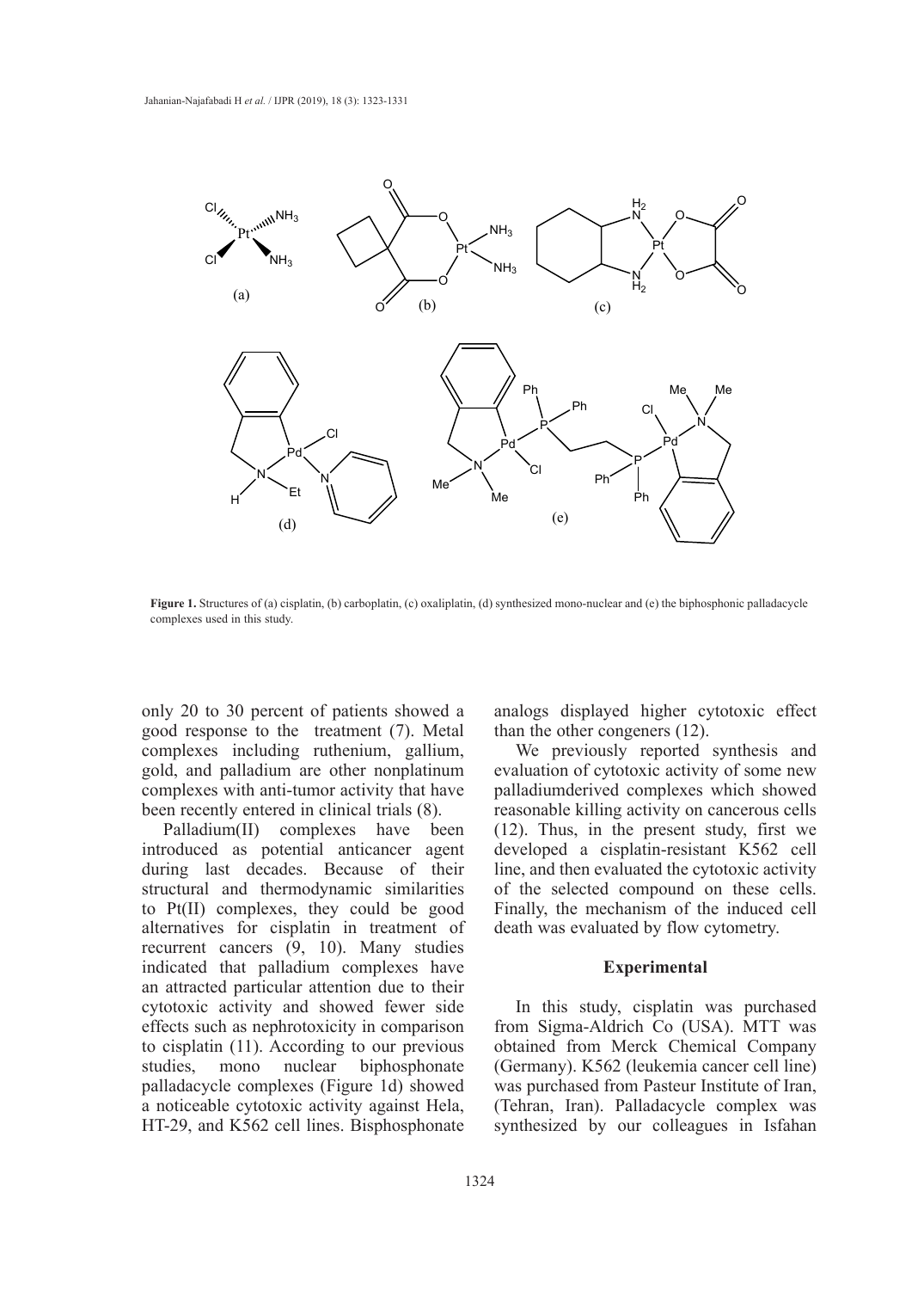University of Technology, Isfahan, Iran, as previously reported (12).

#### *Cell line maintenance*

K562 cells were cultured in RPMI 1640 medium (Bioidea, Iran) supplemented with 10% heatinactivated fetal bovine serum (Gibco, USA), penicillin (100 U/mL; Gibco, USA),streptomycin (100 μg/mL; Gibco, USA), L-glutamine (2 mM; Gibco, USA) in a highly humidified atmosphere with 5% CO2 at 37 °C. Cisplatin-resistant K562 cells were established in our laboratory by culturing K562 cells in the presence of increasing dose of cisplatin, starting from 0.01 μM and increased gradually up to a maximum concentration of 4.5 μM during 6 months (13). Afterwards, following 3-4 weeks maintenance in medium containing highest concentration of cisplatin, the cells were seeded into a 96-well plate at a density of 100 cells/well to grow and produce treated for 12 h with different concent large colonies. Colonies were isolated and propagated as resistant subline. Experiments  $\mu$ M), and cisplatin (10 and 5  $\mu$ M) as p were performed on this subline 2-3 weeks control as mentioned already (15). I after cisplatin removal and their cultivation in drug-free medium. in drug-free medium. The shaking or pipetting up and resuspended in

# *Confirmation of K562 resistant cells*

One-hundred and eighty  $\mu$ L of prepared was added to 195  $\mu$ L of th resistant K562 cells  $(1 \times 10^5 \text{ cells/mL})$  were seeded into 96-well plate and incubated for 24 h. Then, the cells were exposed to various concentrations of cisplatin including 0.5, 1,  $2, 4.5, 6, 8,$  and 10 μM and incubated for 48 of this b h. To evaluate cell survival, 20  $\mu$ L of MTT Iodide solution (20  $\mu$ g/mL) was added solution (5 mg/mL in PBS) was added to each well and incubated for 3 h. Then, the using BD FACScalibur Partec<sup>TM</sup> instr media were carefully replaced with 150 µL ned were calculary replaced with 150  $\mu$ . BB conguest Fro software (version 5 of DMSO to dissolve insoluble formazan used for interpretation of folw cyt crystals. the media were carefully replaced with 150 L of DMSO to discolution in the DMSO to discolve install the media  $\mathbb{R}^n$ 

The formazan absorption was measured at 570 nm using an ELISA plate reader (Statfix Scanning electron microscopy (SEI 2000, Awareness, USA). The percentage of The this part, palladium completed according to the following the following in cell survival was calculated according to the following equation:

# *Cytotoxic evaluation of palladium complex on resistant K562 cells*

Cytotoxic assay was performed as reported previously (14). Briefly, 180 µL of resistant K562 cells  $(1 \times 10^5 \text{ cells/mL})$  were seeded into 96-well plate and incubated for 24 h. Then, 20  $\mu$ L of different concentrations of cisplatin (2.5, 5, 10, 15, 20, 30 and 40  $\mu$ M) and palladium complex (0.05, 0.1, 0.2, 0.5, 1, 1.5, 2, 2.5 and 5 µM; dissolved in 10% DMSO) were added to each well and incubated for 48 h. The percent of cell survival was calculated as mentioned above.

#### *Apoptosis assay*

In order to evaluate cell death mechanism induced by the palladium complex, apoptosis assay was performed by flow cytometer according to the manufacturer protocol using Annexin VFITC/PI staining kit (Roche, Germany). In this regard, K562 cells were treated for 12 h with different concentrations of the palladium complex (0.25 and 0.125  $\mu$ M), and cisplatin (10 and 5  $\mu$ M) as positive control as mentioned already (15). Briefly, the cells were washed in PBS by gentle 200 µL of binding buffer. According to kit  $Configuration of K562 resistant cells$  instruction, 5 µL of Annexin V-FITC solution confirmation of K562 resistant cells was added to 195 µL of the K562 cell suspension ( $5 \times 10^5$  cell/mL), and incubated for 10 min at room temperature. Then, the cells were washed with 200 µL of binding buffer, and again resuspended in 190 µL buriet, and again resuspended in 170  $\mu$ .<br>of this buffer. Finally, 10  $\mu$ L of Propidium Iodide solution  $(20 \mu g/mL)$  was added to the cells and subjected to flow cytometry assay using BD FACScalibur Partec™ instrument. BD CellQuest Pro software (version 5.1) was used for interpretation of folw cytometry results.

## *Scanning electron microscopy (SEM)*

In this part, palladium complex was applied to membrane blebbing induction which occurs generally during apoptosis.

100 Cell survival% =  $\frac{\text{Mean abs of treated sample - mean abs of blank}}{\text{Mean abs of negative control - mean abs of blank}}$  ×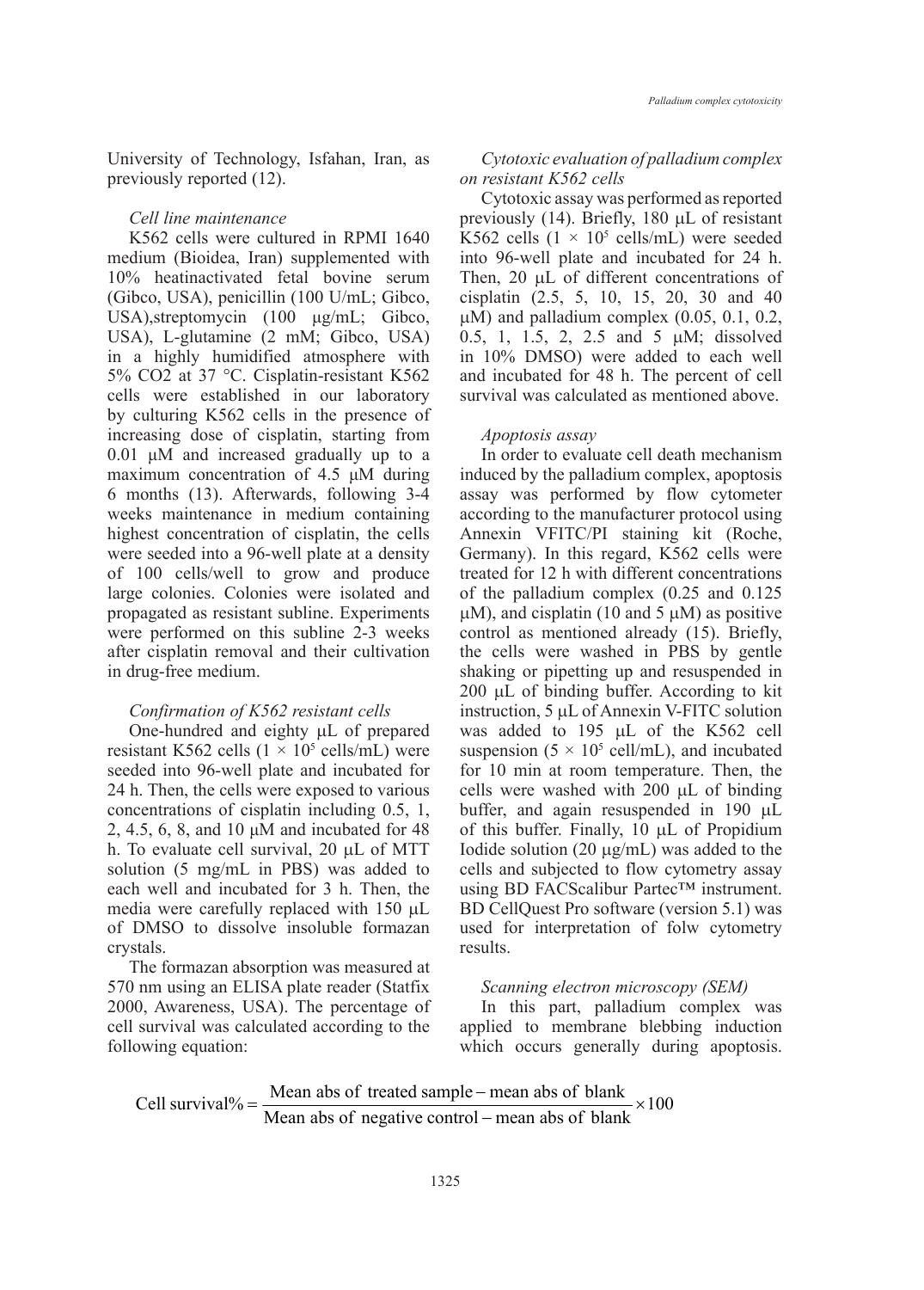

Figure 2. The effect of cisplatin against sensitive (dashed line) and resistant K562 (solid line) cells. K562 cells were exposed to mL) were exposed to different concentrations of cisplatin for 48 h and viability were evaluated using MTT assay. Data are represented period of 6 months. Both sensitive and resistant K562 cells (5 × 105 cellmL) were exposed to increasing concentration of cisplatin (0.01 to 4.5  $\mu$ M) during a period of 6 months. Both sensitive and resistant K562 cells (5 × 10<sup>5</sup> cell/ as mean  $\pm$  SD (*P* < 0.05, n = 3).

K562 cells were incubated with palladium complex  $(0.25 \mu M)$  for 6 and 12 h. Then, the cells were trypsinized with 0.25% trypsin*/ EDTA* (Gibco, USA) and centrifuged at 300 g for 5 min.

The cells were fixed in 2.5% glutaraldehyde for 4 h at room temperature. Dehydration process was carried out in alcohol ascending grades (50, 70, 80, 90, and 100% V/V) for 10 min. Then, they brought to the critical point of drying by the critical point dryer (S4160, Hitachi, Japan) for 30 min. The cells were fixed on a metal SEM stub and sputter coated in gold using SEM coating unit (E5100 Polaron, UK). The coated specimen was evaluated via scanning electron microscopy (JOEL 64000, Japan) at an acceleration voltage of 15-25 KV.

## *Statistical Analysis*

Cell toxicity results were expressed as the mean  $\pm$  standard deviation (SD) and calculated by Microsoft SPSS 21 software. Data were analyzed using one-way ANOVA followed by LSD (Posthoc) to evaluate the differences between groups.  $P < 0.05$  was considered as statistical significance for all data.

#### **Results**

## *Verification of resistant K562 cells*

To confirm cisplatin resistance of K562 cells, different concentrations of cisplatin were evaluated against sensitive and resistant cells for 48 h and cell viability was measured by MTT assay. As shown in Figure 2, the viability of sensitive K562 cells was less than 50% at concentrations  $\geq$ 10 µM, while it was more than 65% for the resistant cells.

# *Cytotoxic evaluation of cisplatin and palladium complex on resistant cells*

The cytotoxic activity of cisplatin (Figure 3) was tested against resistant K562 cells. As shown in Figure 3, cisplatin IC<sub>50</sub> was  $\geq$ 20 µM which is 2 time higher than its  $IC_{50}$  against sensitive K562 cells.

As seen in Figure 3, the tested palladium complex with an  $IC_{50}$  of 0.25  $\mu$ M demonstrated noticeable cytotoxic effects against resistant K562 cells. According to these results the palladium complex was approximately 160 and 80 times more potent than cisplatin against the sensitive and established resistant K562 cells, respectively (Table 1).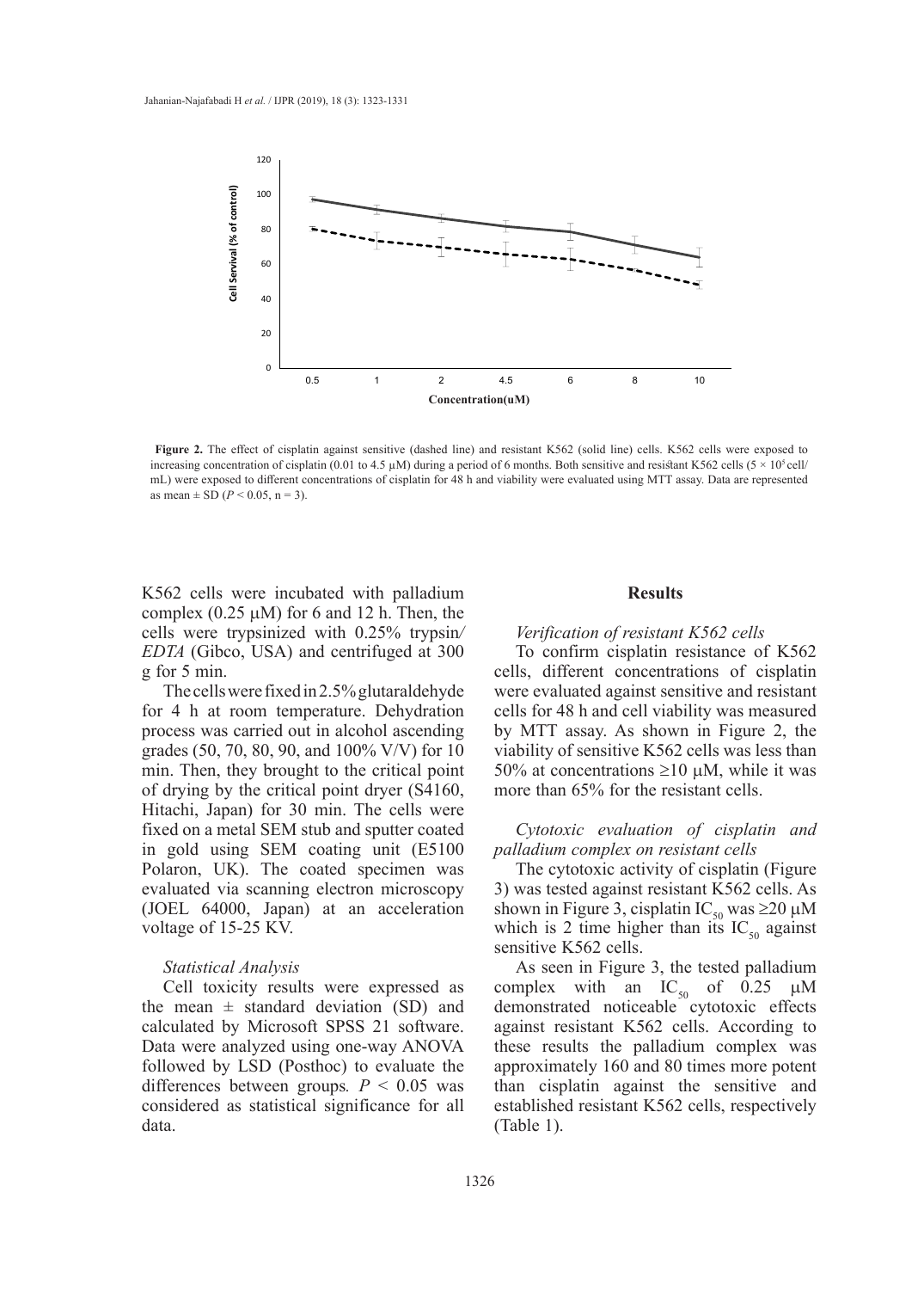

Figure 3. Cytotoxic effect of cisplatin (dashed line) and palladium complex (solid line) on the resistant K562 cells. The resistant K562 are represented as mean  $\pm$  SD (*P* < 0.05, n = 3). cells (5 × 105 cell/mL) were exposed to different concentrations of cisplatin for 48 h and viability were evaluated using MTT assay. Data

*Induction of apoptosis in K562 cells with the palladium complex*

Pro-apoptotic effect of cisplatin and the palladium complex against K562 cells was tested by Annexin V-FITC/PI staining as illustrated in Figures 4A-4E. The tested palladium complex like cisplatin, showed its cytotoxic mechanism via apoptosis induction. Non-treated cells were assumed as negative control whereas the cisplatin treated cells were considered as positive control.

As seen in Flow cytometry results (Figure 5) in negative control almost 80% of cells are viable and only 16% of them are apoptotic. However, in the case of treated cells percent of apoptotic cell was about 66% that confirmed

apoptosis as cell death mechanism of both cisplatin and the palladium complex. It must be noted that the observed amount of the apoptotic cells was related to the different 8 concentrations of the two tested compounds i.e 5 µM and 0.25 µM for cisplatin and the palladium complex, respectively.

# *Palladium complex affected ultrastructur*e *of K562 cells*

The surface ultrastructure of K562 cells incubated with palladium complex was assessed using SEM. Untreated K562 cells have shown a restoration of the typical morphological appearance of chronic myelogenous leukemia cell line (Figure 6a).

Table 1. The IC<sub>50</sub> values of cisplatin and synthesized palladium complex against K562 (S) sensitive and (R) resistant to cisplatin. Errors reported in SD.

| Cell line | Compounds         | $IC_{50}(\mu M)$  |
|-----------|-------------------|-------------------|
| K562(S)   | Cisplatin         | $10 \pm 2$        |
|           | Palladium complex | $0.0625 \pm 0.01$ |
| K562(R)   | Cisplatin         | >20               |
|           | Palladium complex | $0.25 \pm 0.05$   |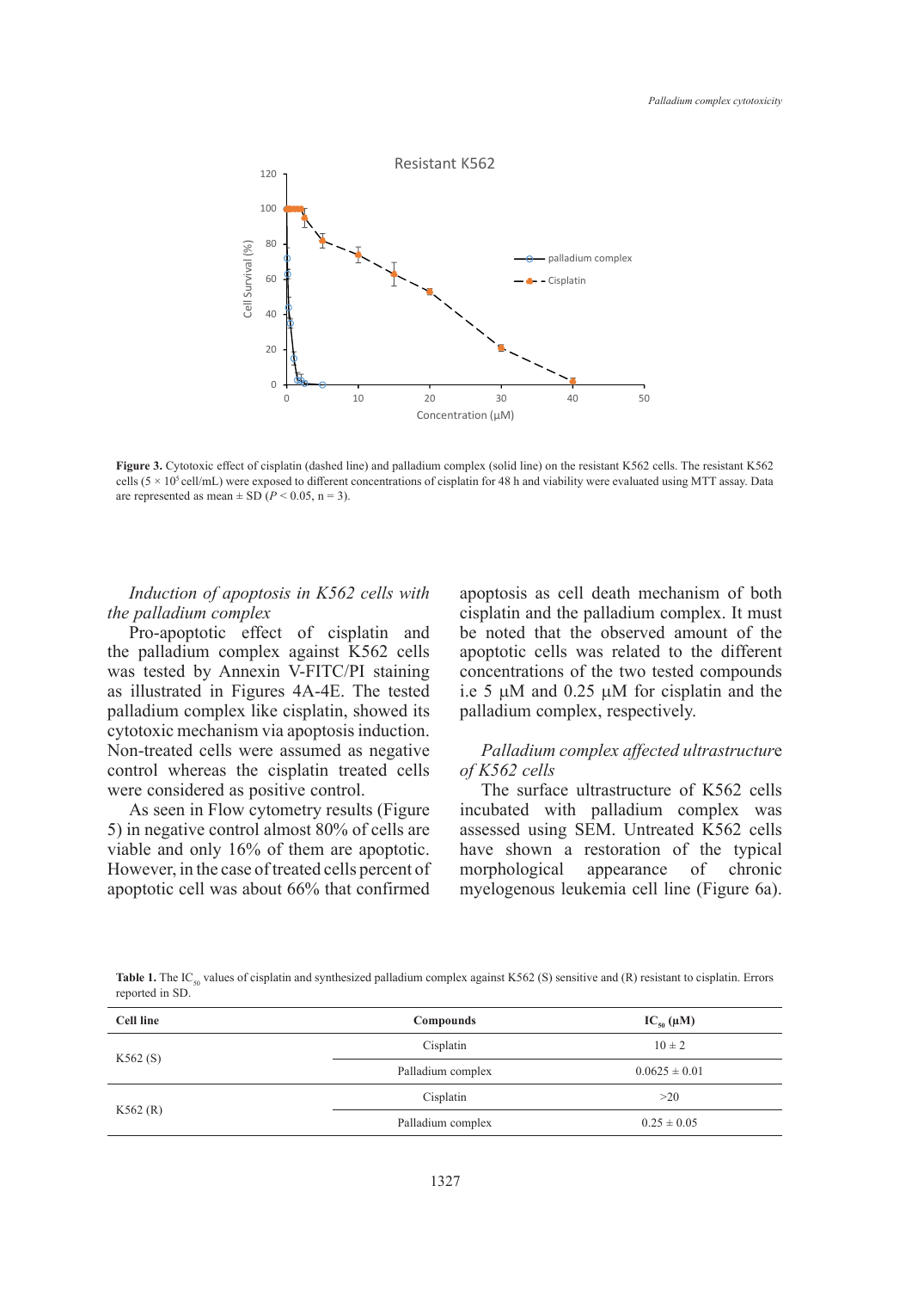

Figure 4. Analysis of cell death mechanism in K562 cells by flow cytometry. (A) Control non-treated cells, cells were treated with (B) 5  $\mu$ M, and (C) 10  $\mu$ M of cisplatin, or (D) 0.125  $\mu$ M and (E) 0.25  $\mu$ M of the palladium complex for 12 h, and then stained with Annexin N ETC and DI V-FITC and PI.



**Figure 5.** Results of Annexin V-FITC/PI assay for evaluation of apoptosis and necrosis induction in K562 cells. Cells were treated by cisplatin (5  $\mu$ M) and the palladium complex (0.25  $\mu$ M) for 12 h.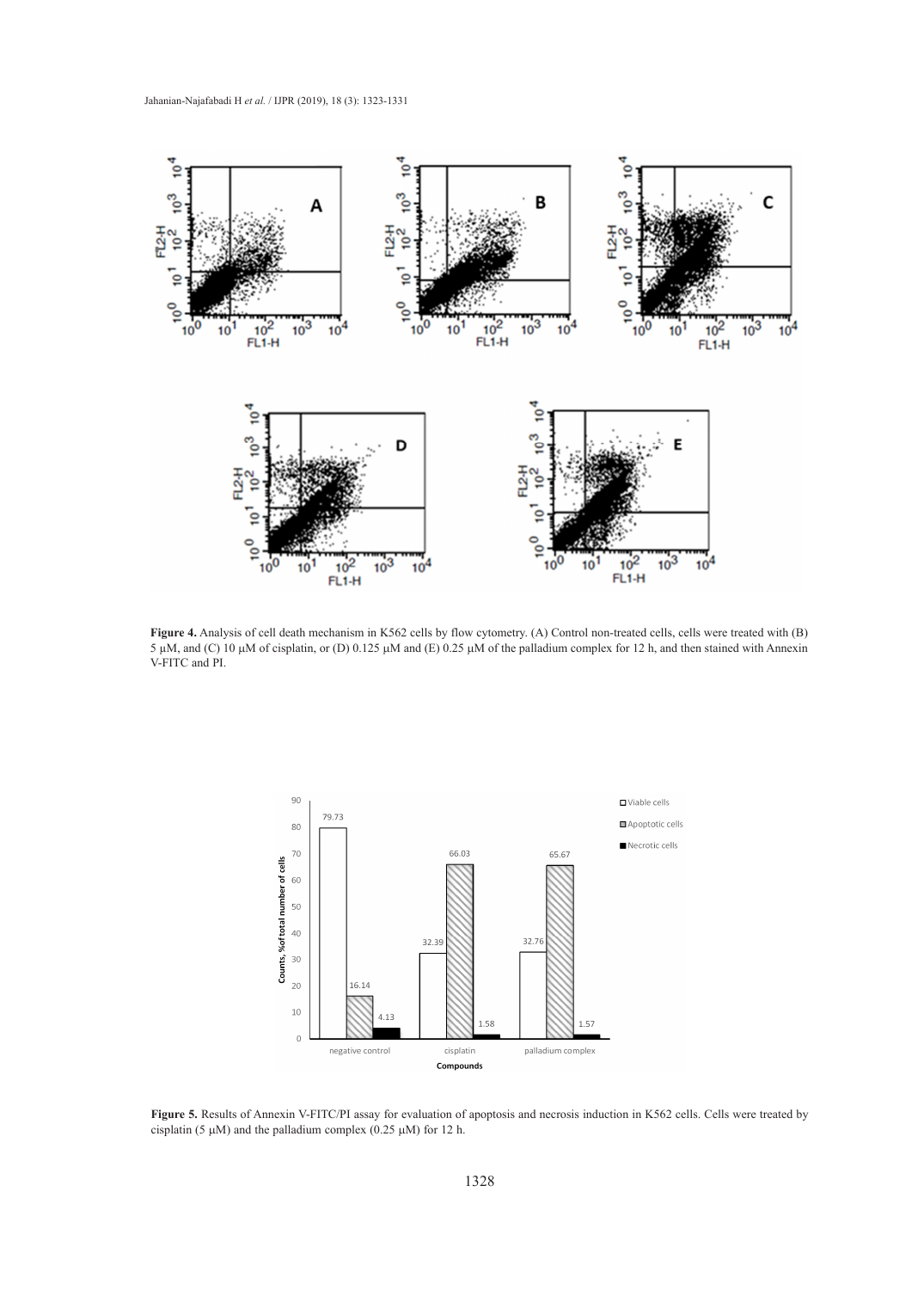

Figure 6. SEM micrographs of K562 surface cells treated with palladium complex. (a) Untreated K562 cells illustrated the restoration  $\text{cytophasmic extrusions (S).}$ of specific morphological appearance of cancer cells. (b) and (c) treated K562 cells with palladium complex, 6 and 12 h after exposure respectively, showed obvious morphological changes in order to typical apoptosis, including cell membrane blebbing (B) and

The effect of palladium complex on K562 rhe enter of panalatant comptent on the cytoplasmic cells, 6 and 12 h after exposure are shown in Figures 6b and 6c, respectively. Commentary of SEM electron-micrograph showing obvious morphological changes was similar to a typical cellular surface morphology of apoptosis, including cell membrane blebbing and separated apoptotic bodies.

#### **Discussion**

Anti-cancer chemotherapeutic agents like cisplatin are widely used to treat different kinds of cancers (16). Today, the development Our method was more efficient than others of resistance to anticancer drugs (including cisplatin) is noticed as a major problem (17). Several mechanisms such as less susceptibility to natural killer (NK) cells in cisplatin resistant cells, decreasing cisplatin accumulation, increasing drug inactivation and deficiency in the apoptotic pathway were shown to be the most important reasons of drug resistance in cancer cells (18-20). Recently several studies demonstrated that palladium complexes had remarkable cytotoxic effects and could be used efficiently for the treatment of many of cisplatin in a dose dependent manner. human cancers including leukemia (21, 22). Zareian *et al.* in a comprehensive review showed palladium complexes with different leaving ligands had noticeable cytotoxic

activity very close or superior to cisplatin (23). In consistent with these finding, we showed that the palladium complex [Pd2 (C,N-N,N-dimethylaminebenzylamine)2  $(\mu$ -1,2(diphenylphosphinoe)ethane)(Cl)<sub>2</sub>] had significant cytotoxic activity toward the K562 cells that was comparable to cisplatin (12).

Considering the previous results, in the present study K562 cells were made resistant to cisplatin by their cultivation in the presence to cisplatin by their cultivation in the presence Anti-cancer chemotherapeutic agents like of increasing doses of cisplatin to a maximum concentration of 4.5 µM during 6 months. Our method was more efficient than others of resistance to anticancer drugs (including where in a similar study prepared a cisplatin resistant sub-line of K562 cells in which the Several mechanisms such as less susceptibility maximum resistible concentration was  $3.3$ to natural killer (NK) cells in cisplatin resistant  $\mu$ M. Percent cell survival of resistant and sensitive K562 cells after 48 h of exposure increasing drug inactivation and deficiency in to cisplating at a concentration of  $4.5 \mu M$ the apoptotic pathway were shown to be the was almost  $82\%$  and  $66\%$ , respectively (24). According to this data the percent of cell cancer cells (18-20). Recently several studies survival in the resistant cells was 1.3 fold demonstrated that palladium complexes had higher than the sensitive cells. However, both sublines responded to increasing doses of cisplatin in a dose dependent manner. In addition, the resistant cells showed an  $IC_{50}$ higher than the IC<sub>50</sub> obtained for nonresistant cells  $(10 \mu M)$ . This increased cell survival confirmed resistance of the K562 cells to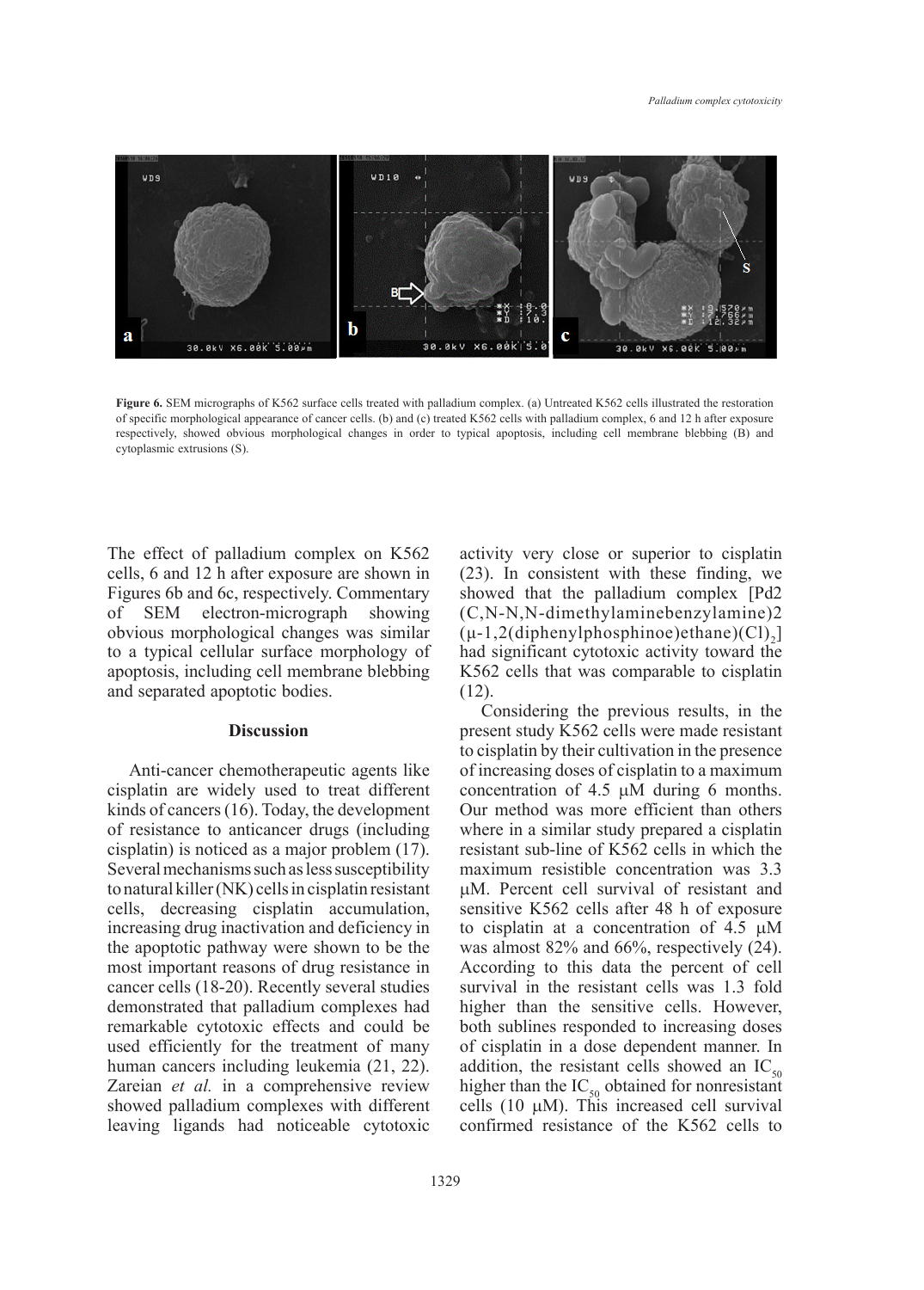cisplatin. Nikounezhad *et al.* generate an ovarian cancer cell line resistant to cisplatin wµhich exhibited at least 5.1 fold resistance to the drug (25). It seems that different cell lines show diverse patterns of resistance to cisplatin which may relate to the amount of GSH level in the cells (26). In the present study the palladium complexes were chosen because of their structural similarity to Pt (II) complexes. In consistent with our recent results, it was shown that palladium complexes despite their lower toxicity toward normal cells, are more potent against cancer cells in comparison with cisplatin (12, 27). Data obtained from MTT analysis in the present study showed inhibitory effect of palladium in low concentration against resistant cells which is comparable to cisplatin. The  $IC_{50}$ of the palladium complex was  $0.25 \mu \overline{M}$ while this value for cisplatin was 20  $\mu$ M showing that the palladium complex is about 80 times more potent than cisplatin. Our results are consistent with others where they showed higher cytotoxic effect of palladium complexes in comparison to cisplatin (28). This data demonstrated that palladium complex had significant cytotoxic effect against the developed resistant K562 subline, and could be introduced as an alternative for cisplatin, of course, following further studies and confirmations.

In this study, we evaluated cell death mechanism induced by the palladium complex, with cisplatin as positive control against K562 cell line. K562 cells were treated at 0.25 µM, and 0.125 µM concentrations of the palladium complex, and  $5$  and  $10 \mu M$  of cisplatin. Our results support our hypotheses and are consistent with the results of Tanaka M *et al*. where they tested a glycoconjugated Pd (II) complex against cisplatin resistant gastric cancer cells and showed that this complex was a potentially useful antitumor agent that executed its biological effects by inducing apoptosis (29). According to the flow cytometry results in the negative control (without any treatment) the percent of viable cells was almost 80%. For the positive control  $(5 \mu M)$  of cisplatin), this value declined to 32% whereas the percent

of apoptotic cells was about 66%. When 10 µM cisplatin was used, the cell survival and apoptosis percent was about 29% and 64%, respectively. As shown in Figure 5, treatment with the palladium complex resulted in 66% apoptotic cells. These results were confirmed by SEM. As shown in Figure 6 morphological characteristic changes showed that these compounds could potentially lead to an apoptotic phenomenon. SEM showed accurate changes in the cell surface such as erosion, formation of membrane blebs, and apoptotic bodies in the treated K562 cells. When these results were compared to the negative control, it could be concluded that the anticancer activity of the palladium complex was through the induction of apoptosis.

In conclusion, the newly synthesized palladium complex was cytotoxic against regular and cisplatin resistant K562 cell line mostly via apoptosis induction at a concentration remarkably less than cisplatin. So it could be said that these compounds are active against cisplatin resistant cell lines. Since we obtained promising results in this study, further *in-vitro* and *in-vivo* preclinical studies on evaluation of specific and nonspecific cytotoxicities of the palladium complex will be demanded.

# **Acknowledgement**

The present study was financially supported by research deputy of Isfahan University of Medical Sciences as a Pharm. D thesis (Grant no. 393071).

## **References**

- (1) Jemal A, Bray F, Center MM, Ferlay J, Ward E and Forman D. Global cancer statistics. *CA Cancer J. Clin.*  (2011) 61: 69-90.
- (2) Siegel R, Naishadham D and Jemal A. Cancer statistics, 2013. *CA Cancer J. Clin.* (2013) 63: 11-30.
- Li Z, Yu T, Zhao P and Ma J. Immunotoxins and (3) cancer therapy. *Cell. Mol. Immunol*. ( 2005) 2: 106-12.
- Previati M, Lanzoni I, Corbacella E, Magosso S, (4) Guaran V, Martini A and Capitani S. Cisplatin-induced apoptosis in human promyelocytic leukemia cells. *Int. J. Mol. Med*. (2006) 18: 511-6.
- Lee Y, Kim YJ, Choi YJ, Lee JW, Lee S and Chung (5)